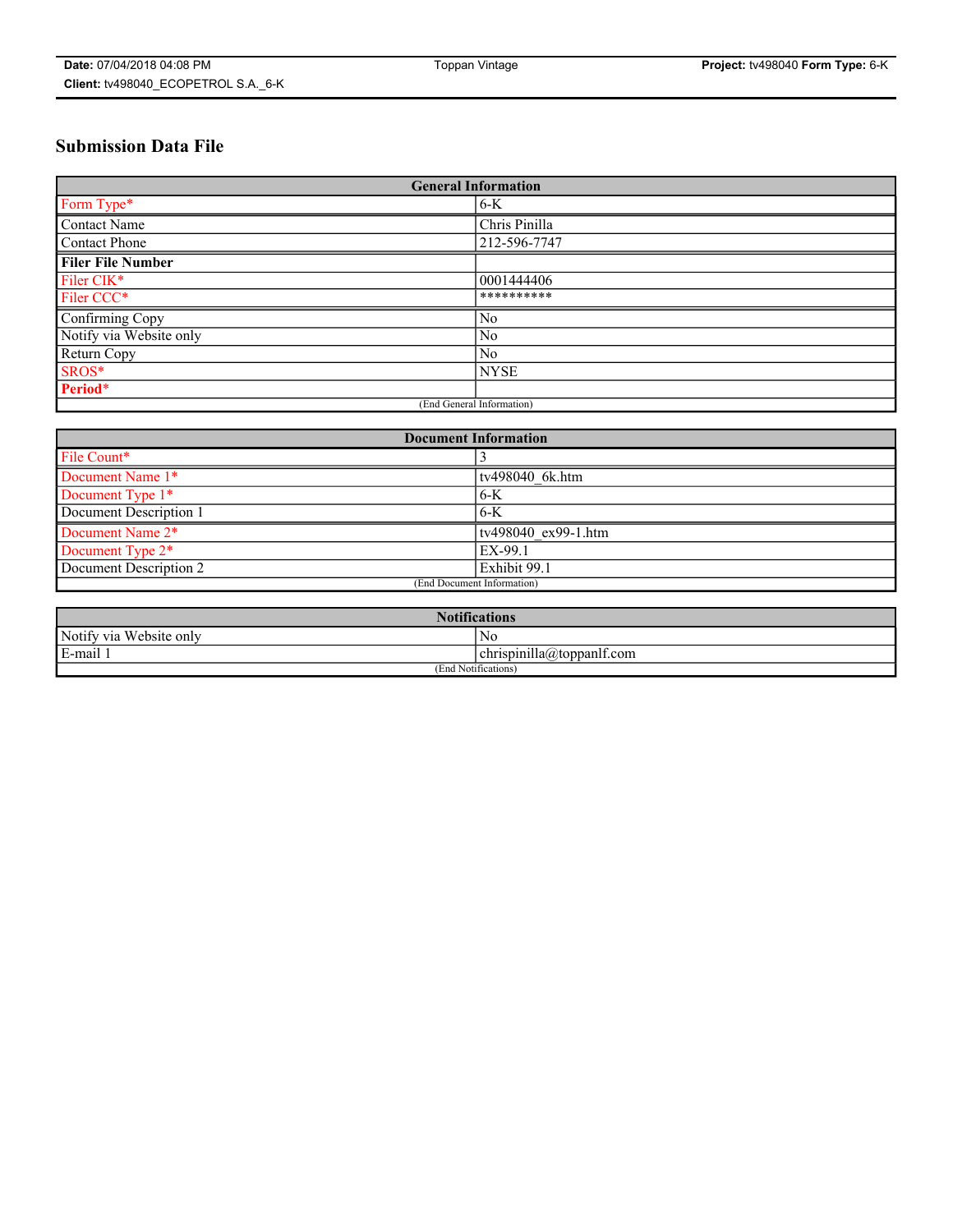#### **UNITED STATES SECURITIES AND EXCHANGE COMMISSION Washington, D.C. 20549**

#### **FORM 6-K**

#### **REPORT OF FOREIGN PRIVATE ISSUER PURSUANT TO RULE 13a-16 OR 15d-16 UNDER THE SECURITIES EXCHANGE ACT OF 1934**

For the month of July, 2018 Commission File Number 001-34175

## ECOPETROL S.A.

(Exact name of registrant as specified in its charter)

N.A.

(Translation of registrant's name into English)

COLOMBIA

(Jurisdiction of incorporation or organization)

Carrera 13 No. 36 – 24 BOGOTA D.C. – COLOMBIA

(Address of principal executive offices)

Indicate by check mark whether the registrant files or will file annual reports under cover of Form 20-F or Form 40-F.

Form 20-F  $\boxtimes$  Form 40-F  $\Box$ 

Indicate by check mark if the registrant is submitting the Form 6-K in paper as permitted by Regulation S-T Rule 101(b)(1)

 $Yes \Box$  No  $\boxtimes$ 

Indicate by check mark if the registrant is submitting the Form 6-K in paper as permitted by Regulation S-T Rule 101(b)(7)

 $Yes \Box$  No  $\boxtimes$ 

Indicate by check mark whether the registrant by furnishing the information contained in this form is also thereby furnishing the information to the Commission pursuant to Rule 12g3-2(b) under the Securities Exchange Act of 1934.

 $Yes \Box$  No  $\boxtimes$ 

If "Yes" is marked, indicate below the file number assigned to the registrant in connection with Rule 12g3-2(b): 82-  $N/A$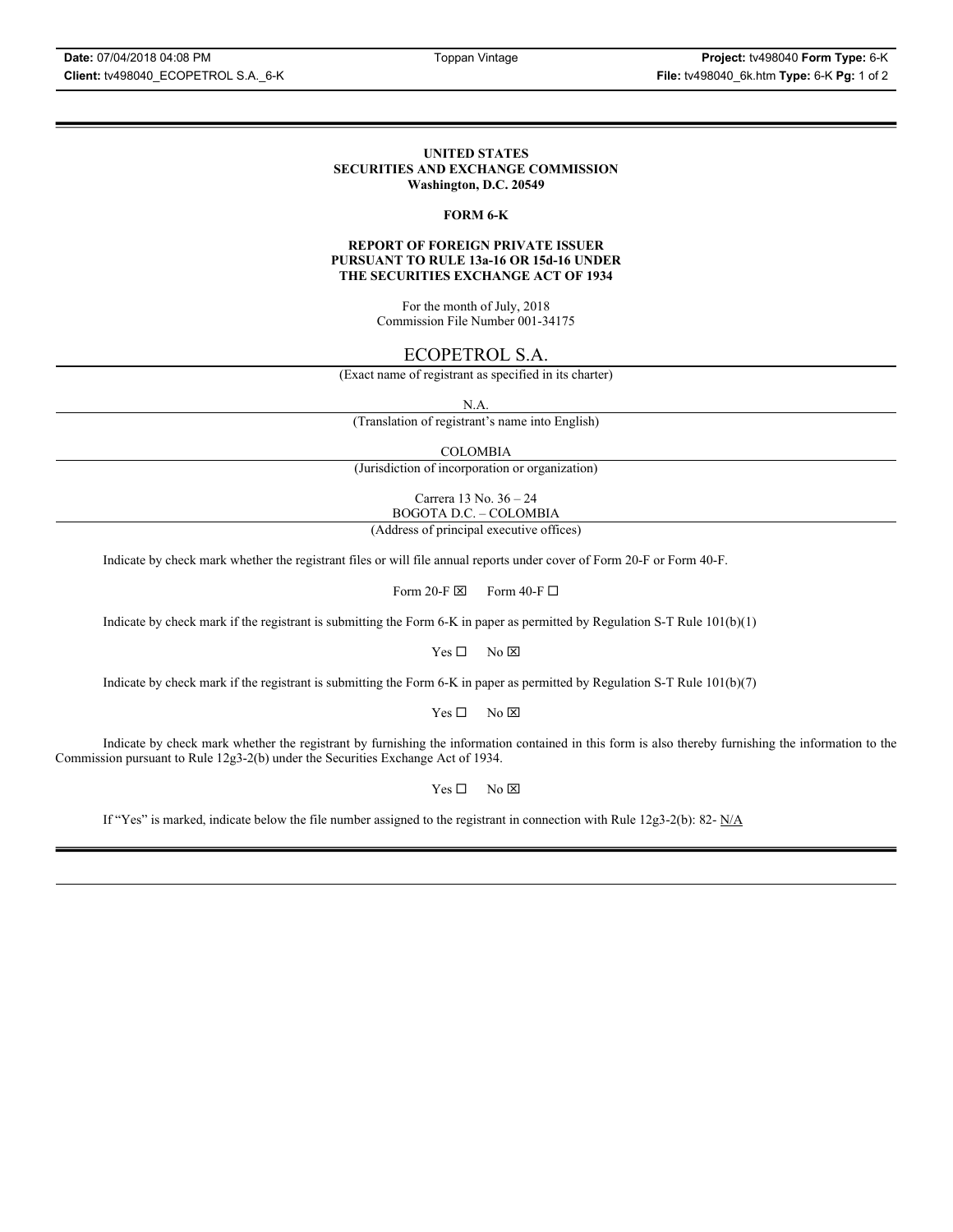### **SIGNATURES**

Pursuant to the requirements of the Securities Exchange Act of 1934, the registrant has duly caused this report to be signed on its behalf by the undersigned, thereunto duly authorized.

Ecopetrol S.A.

By: /s/ María Fernanda Suárez

Name: María Fernanda Suárez Title: Chief Financial Officer

Date: July 5, 2018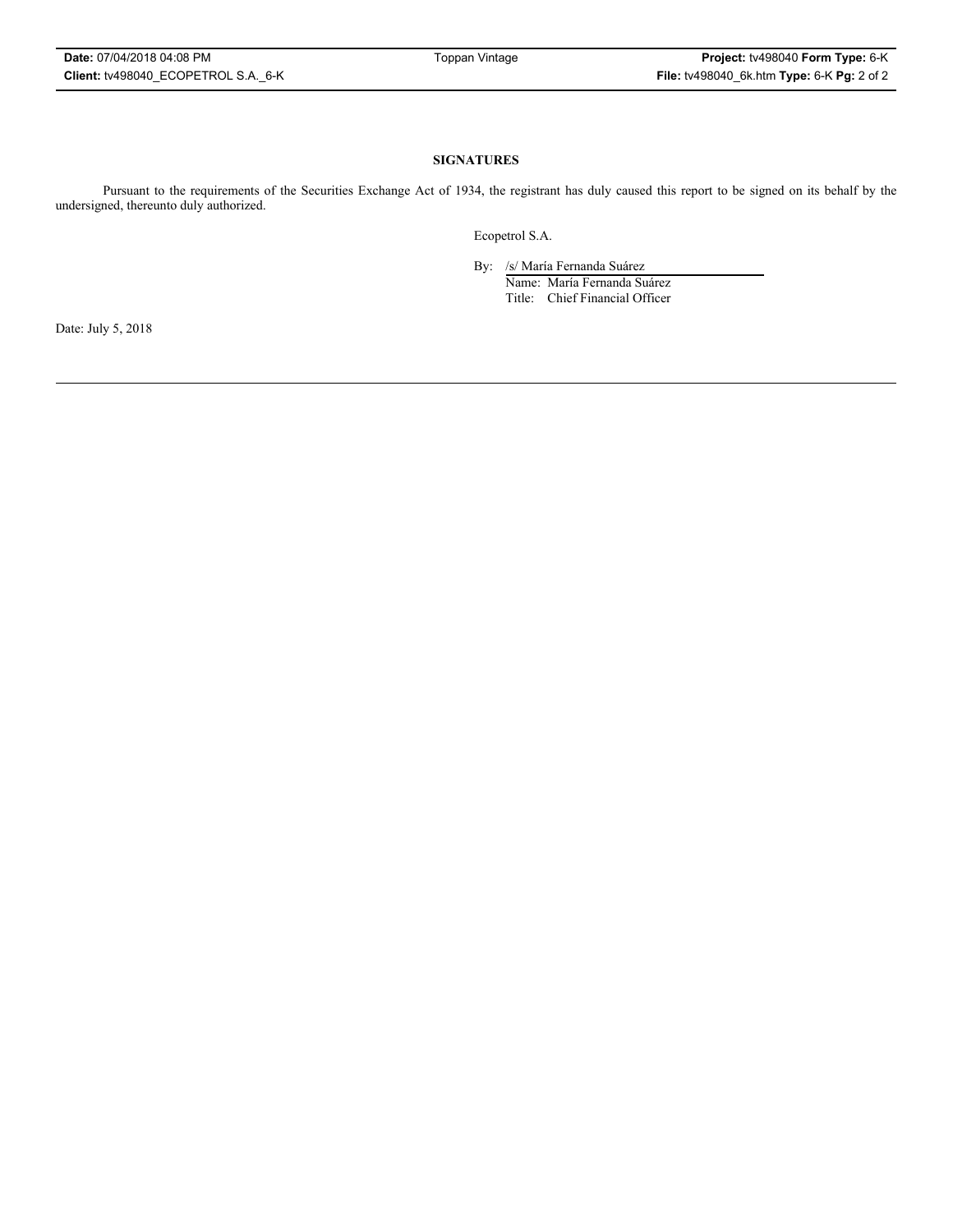**Exhibit 99.1**



## **MATERIAL INFORMATION**

#### **Ecopetrol modifies its management structure**

Ecopetrol (BVC: ECOPETROL; NYSE: EC) reports that, in accordance with the Ecopetrol Group's strategy and as part of its consolidation and transformation process, the Company has modified its management structure to be more aligned with the Company's growth and competitiveness expectations.

The Executive Vice Presidency of Operation, will report directly to the Presidency and will be composed of the Vice Presidency of Development and Production, the Vice Presidency of Exploration, the Vice Presidency of Refining and Industrial Processes, the Vice Presidency of Projects and Engineering, the Vice Presidency of Operations and Transportation Maintenance, the Colombian Petroleum Institute (ICP), Management of Operational Planning and Management of HSE.

The Commercial and Marketing Vice Presidency will report directly to the Presidency of the Company as well.

As part of these structural changes, the Executive Vice Presidency of Strategy and Finance (VEF) will be created and will report directly to the Presidency of the Company, and will be composed of the Vice Presidency of Human Talent, the Financial Vice Presidency, the Vice Presidency of Strategy and Transformation, the Vice Presidency of New Business, the Digital Vice Presidency and Regulatory Strategy Management.

The Executive Vice Presidency of Strategy and Finance will be led by María Fernanda Suárez Londoño, the Vice Presidency of New Businesses will be led by Juan Manuel Rojas Payán and the Financial Vice Presidency will be led by Jaime Caballero Uribe.

These management changes will be effective as of July 16, 2018.

--------------------------------------

### **Bogotá D.C., July 4, 2018**

*This release contains statements that may be considered forward looking statements within the meaning of Section 27A of the U.S. Securities Act of 1933 and Section 21E of the U.S. Securities Exchange Act of 1934. All forward-looking statements, whether made in this release or in future filings or press releases or orally, address matters that involve risks and uncertainties, including in respect of the Company's prospects for growth and its ongoing access to capital to*  fund the Company's business plan, among others. Consequently, changes in the following factors, among others, could cause actual results to differ *materially from those included in the forward-looking statements: market prices of oil & gas, our exploration and production activities, market conditions, applicable regulations, the exchange rate, the Company's competitiveness and the performance of Colombia's economy and industry, to mention a few. We do not intend, and do not assume any obligation to update these forward-looking statements.*